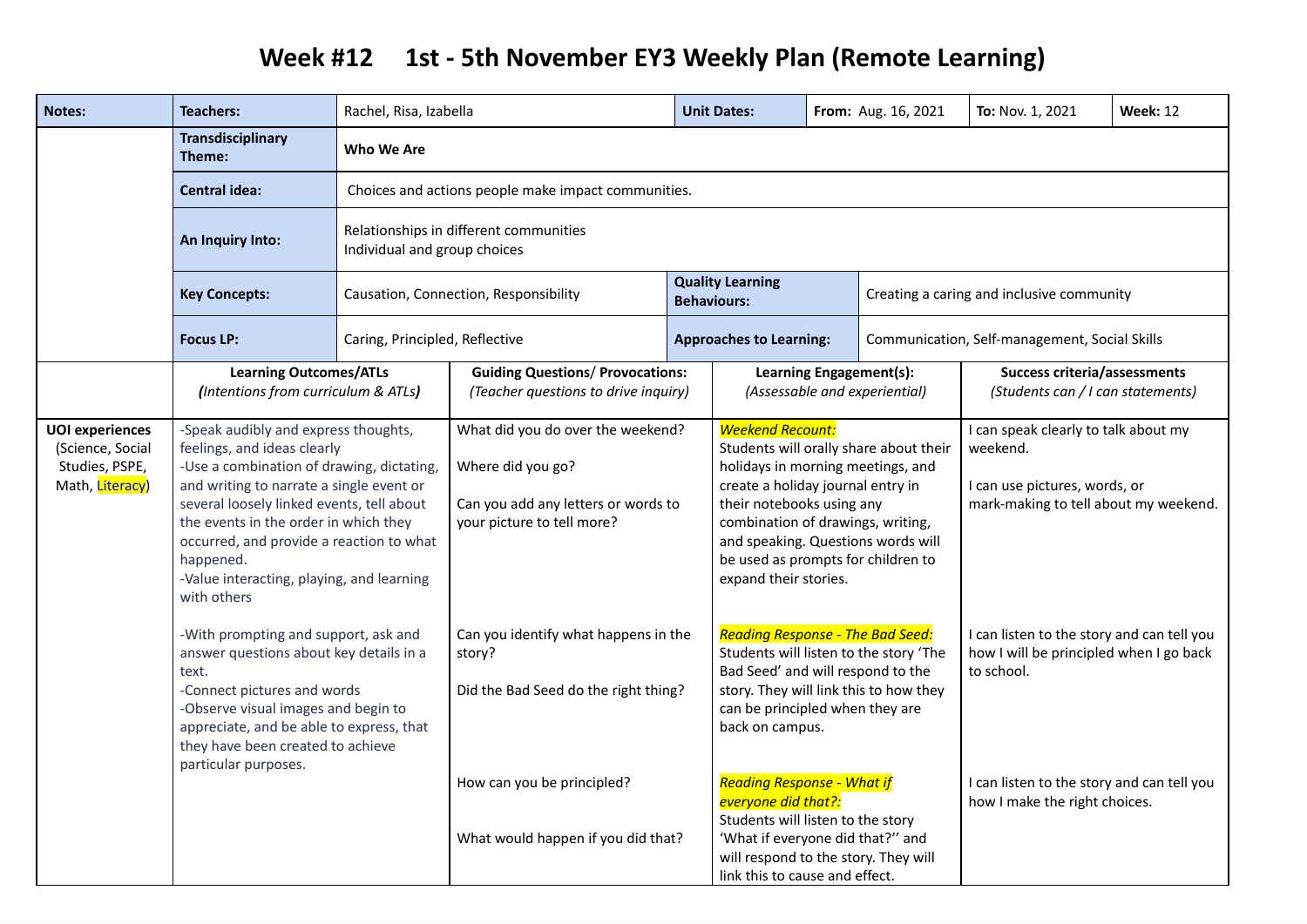| <b>UOI</b><br>experiences<br>(Science, Social<br>Studies, PSPE,<br>Math, Literacy)                          | -Speak audibly and express thoughts,<br>feelings, and ideas clearly<br>-Celebrate the accomplishments of the<br>group<br>-Reflect on the process of achievement<br>and value the achievement of others<br>-Identify their feelings and emotions and<br>explain possible causes<br>-Identify and explore strategies that help<br>them to cope with change<br>-Willingly approach and persevere with<br>new situations                             | What piece of learning are you most<br>proud of this week?<br>How did you create that?<br>What are the essential agreements?<br>How can you display these at school?       | <b>Sharing Favourite Learning:</b><br>Students will be invited to share<br>their favourite learning that they<br>created this week.<br><b>Essential Agreements - Back to</b><br>School:<br>Revisit the essential agreements and<br>discuss how this will be applied on<br>campus. Being kind, learning well,<br>and making healthy choices.          | I can share my work with the group.<br>I can give positive comments to my<br>classmates.<br>I can be kind, will try my best, and will<br>make healthy choices. |
|-------------------------------------------------------------------------------------------------------------|--------------------------------------------------------------------------------------------------------------------------------------------------------------------------------------------------------------------------------------------------------------------------------------------------------------------------------------------------------------------------------------------------------------------------------------------------|----------------------------------------------------------------------------------------------------------------------------------------------------------------------------|------------------------------------------------------------------------------------------------------------------------------------------------------------------------------------------------------------------------------------------------------------------------------------------------------------------------------------------------------|----------------------------------------------------------------------------------------------------------------------------------------------------------------|
| <b>UOI</b> experiences<br>(Science, Social<br>Studies, PSPE,<br>Math, Literacy)                             | -Represent the relationship between<br>objects in sets using tree, Venn and<br>Carroll diagrams<br>-Understand that sets can be organized<br>by different attributes<br>-Read and write whole numbers up to<br>hundreds or beyond<br>-Understand that, for a set of objects, the<br>number name of the last object counted<br>describes the quantity of the whole set<br>-Connect number names and numerals<br>to the quantities they represent. | How do you create a Venn diagram?<br>How can we sort things into different<br>groups?<br>Which objects will you collect and<br>count?<br>Can you count and create a tally? | <b>Introducing Venn Diagrams:</b><br>Linked to making choices. Students<br>will be asked to sort things into<br>groups using a Venn diagram.<br>Counting Healthy Food in the Home:<br>Linked to the essential agreement<br>(making healthy choices). Find<br>healthy food in the home. Count the<br>objects, create a tally and write the<br>number. | I can sort things into different groups<br>using a Venn diagram.<br>I can collect objects, count them and<br>create a tally.                                   |
| <b>Stand-Alone</b><br><b>Math</b><br>(Repeated<br>Weekly as part<br>of morning<br>meetings and<br>routines) | -Speak audibly and express thoughts,<br>feelings, and ideas clearly<br>-Use cardinal and ordinal numbers in<br>real-life situations<br>-Understand that calendars can be used<br>to determine the date, and to identify<br>and sequence days of the week and<br>months of the year                                                                                                                                                               | How many days are in a week?<br>What is the day, month, year?<br>What number comes next?                                                                                   | <b>Morning Meeting - Calendar:</b><br>Students will engage with calendar<br>activities during morning meetings<br>on Zoom, discussing the days of the<br>week, months, and numbers.                                                                                                                                                                  | I can identify and sequence the days of<br>the week.<br>I can talk about numbers as they relate<br>to the calendar.                                            |